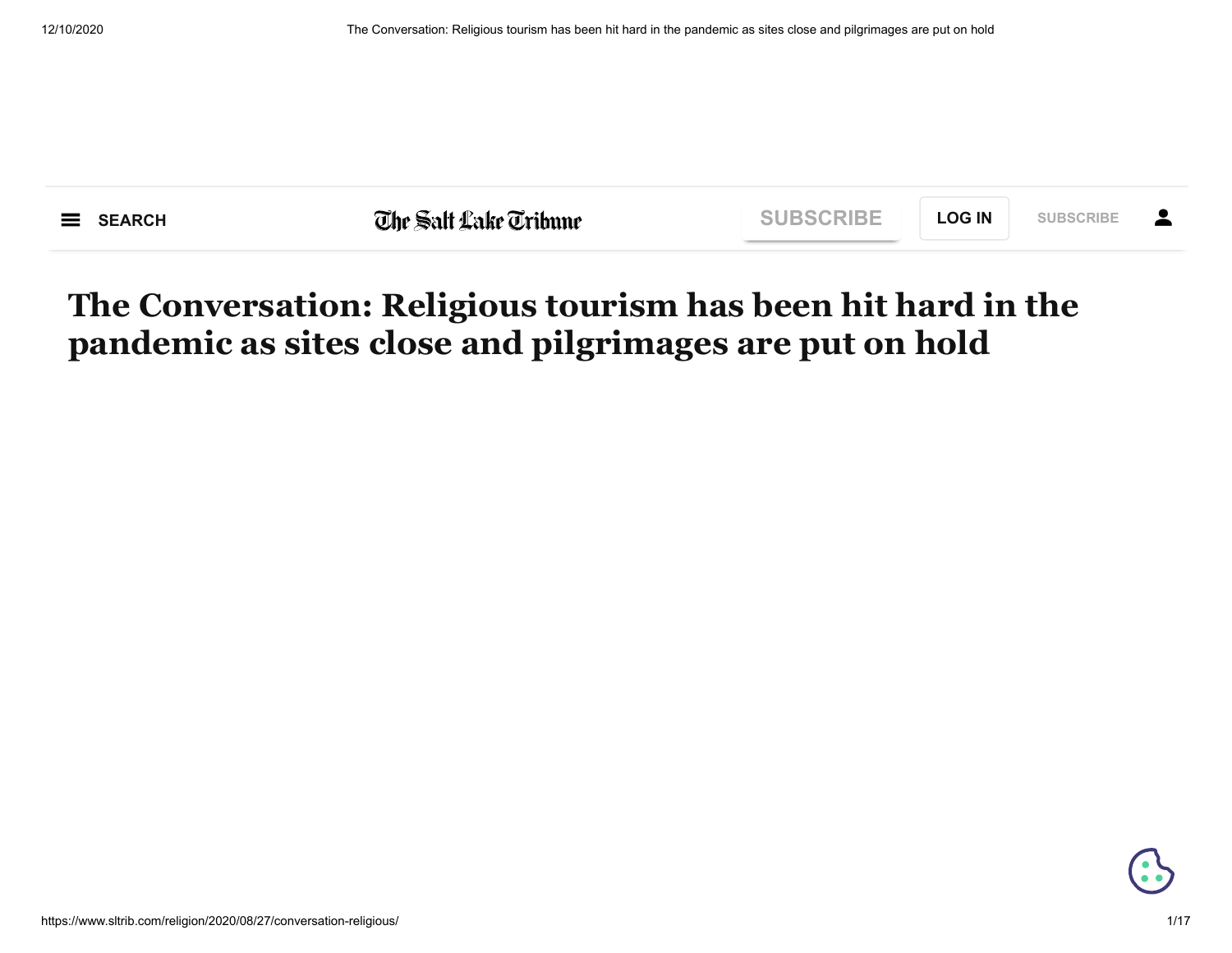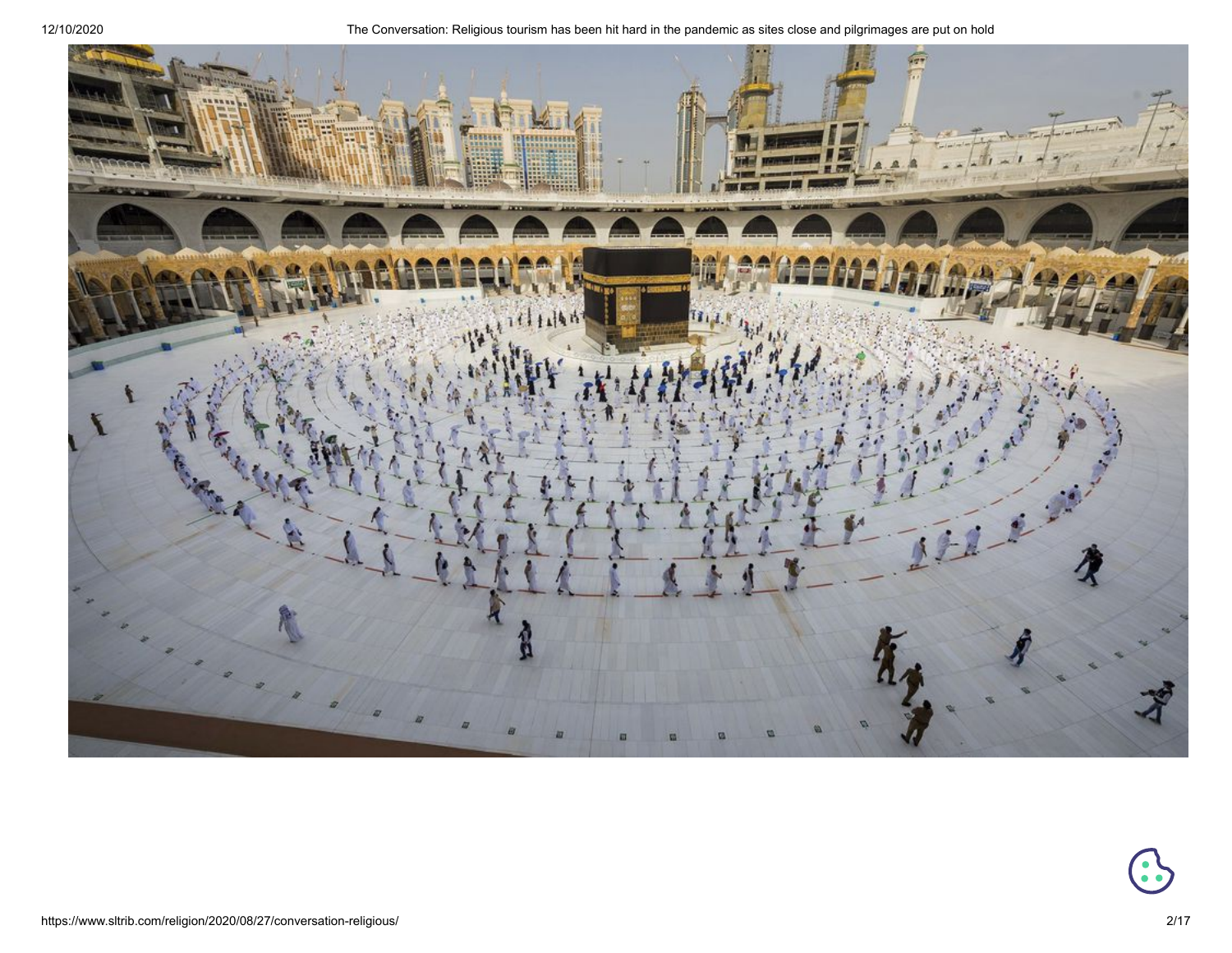(Saudi Ministry of Media via AP) Pilgrims walk around the Kabba at the Grand Mosque, in the Muslim holy city of Mecca, Saudi Arabia, Friday, July 31, 2020. The global coronavirus pandemic has cast a shadow over every aspect of this year's pilgrimage, which last year drew 2.5 million Muslims from across the world to Mount Arafat, where the Prophet Muhammad delivered his final sermon nearly 1,400 years ago. Only a very limited number of pilgrims were allowed to take part in the hajj amid numerous restrictions to limit the potential spread of the coronavirus.

By Faizan Ali and Cihan Cobanoglu | University of South Florida | Aug. 27, 2020, 12:55 p.m.

Religious tourism is among the oldest forms of planned travel and to this day remains a huge industry.

About 300 million to 330 million tourists visit the world's key religious sites every year, according to a 2017 estimate. Some 600 million national and international religious trips are made around the world, generating around \$18 billion (U.S.) in global revenues. It makes up a sizable chunk of an overall tourism sector that has been significantly affected by the spread of the coronavirus, with 63.8% of travelers reducing their travel plans as a result.

## **A concern of all faiths**

As COVID-19 evolved to become a global pandemic, governments across the globe closed sacred sites and temporarily banned religious travel.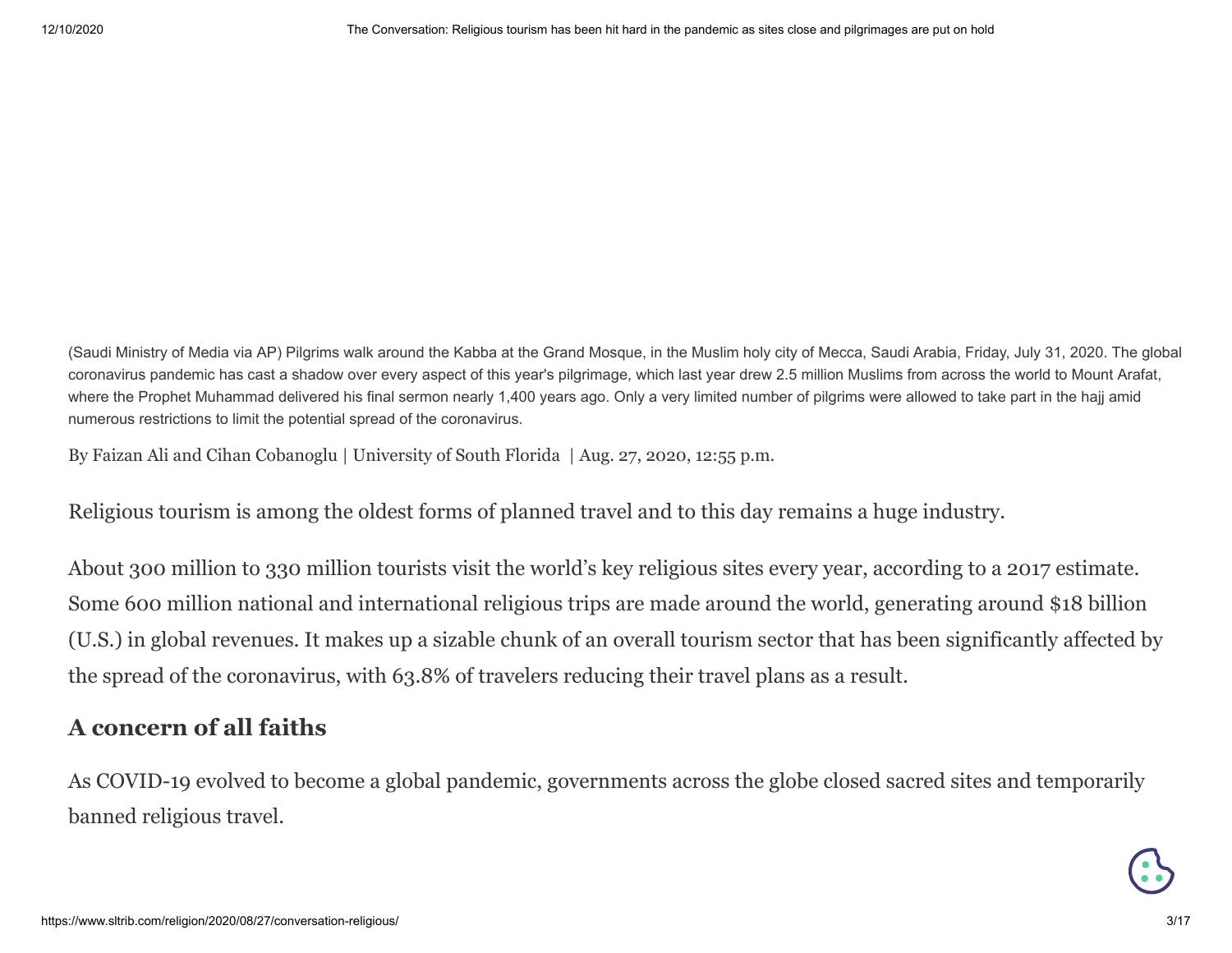12/10/2020 The Conversation: Religious tourism has been hit hard in the pandemic as sites close and pilgrimages are put on hold

It has affected popular destinations of all faiths. Jerusalem, Vatican City and Mecca — which attract millions of Jewish, Christian and Muslim visitors annually — are among the worst affected.

Likewise, Buddhist sites such as Nepal's Lumbini Temple and India's Mahabodhi Temple, as well as the Hindu temple of Kashi Vishwanath, have seen a slump in visitors.

This has had huge financial implications for the host countries.

For example, last year approximately 2.5 million Muslims from around the world performed [the hajj](https://archive.sltrib.com/article.php?id=57033697&itype=CMSID), one of the five pillars of Islam, with nearly 2 million coming from outside of Saudi Arabia.

However, this year only around 10,000 people were expected to do the pilgrimage while observing social distancing measures.

The Saudi Kingdom usually earns \$12 billion per year from the hajj and the umrah — a minor pilgrimage that can be done anytime during the year.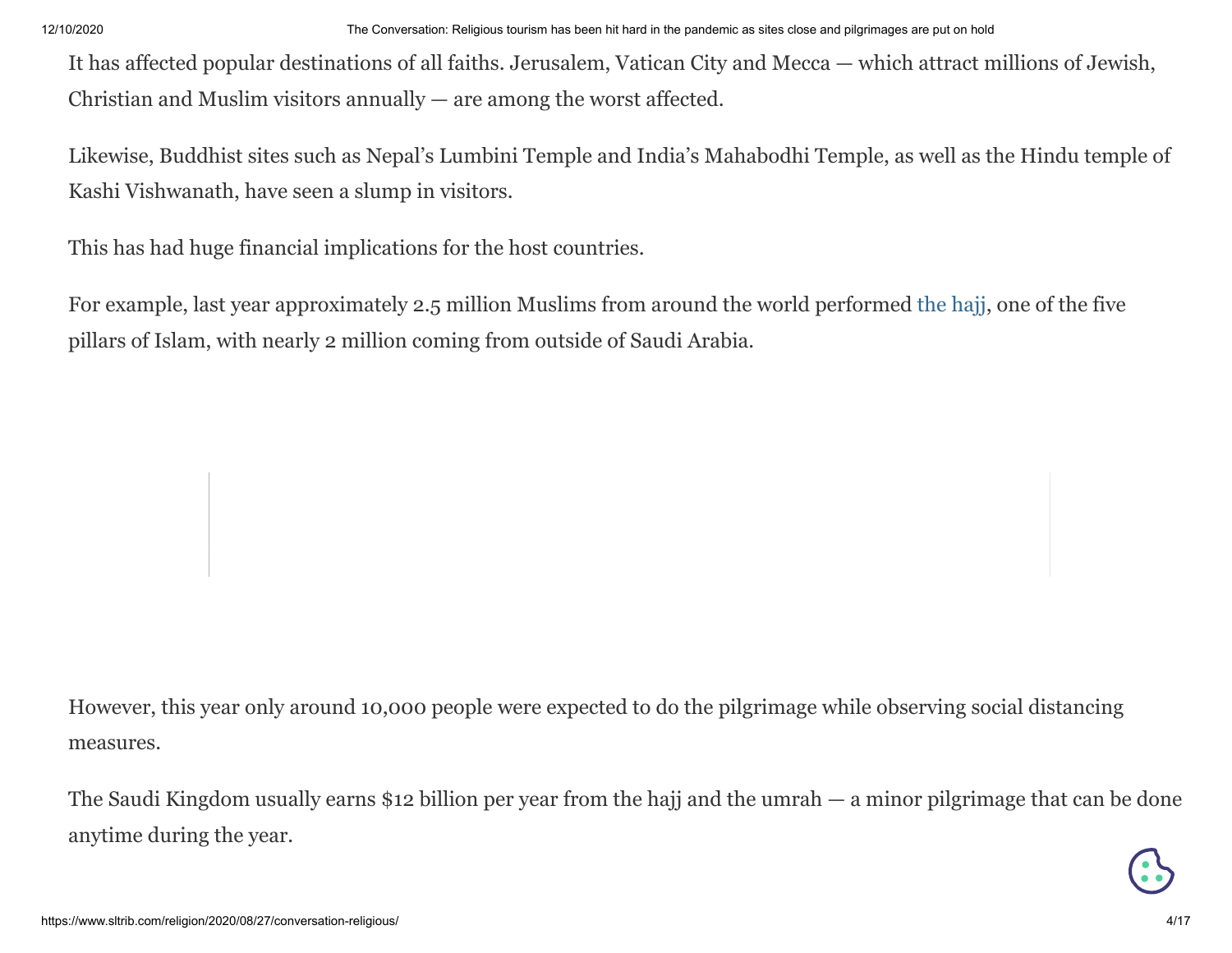12/10/2020 The Conversation: Religious tourism has been hit hard in the pandemic as sites close and pilgrimages are put on hold

The pilgrimages are seen as a way to diversify the economy from being reliant on the oil sector. Year-round religious visits contribute to 20% of the kingdom's nonoil gross domestic product and around 7% of the total GDP.

The Saudi Kingdom's economy is already reeling from the impact of low oil prices, which have led to a budget deficit. It is expected to shrink by 6.8% in 2020.

## **Religion and revenues**

Saudi Arabia is far from alone. Jordan, which hosts 35 Islamic sites and shrines and 34 Christian holy sites, has closed its borders because of COVID-19. Tourism accounts for about 15% of the country's GDP and sustains an estimated 55,000 jobs.

Last year, more than 1 million travelers visited Wadi Musa, the Jordanian Valley of Moses — an important site where Moses is said to have produced water from a rock. Up to 80% of people's income in the area relies on tourism.

Tourism revenues in Jordan dropped by 10.7% to \$1.1 billion in the first quarter of 2020 as the pandemic spread.

It is a similar story across the Middle East.

In Iran, only 20,000 domestic tourists and 66 foreign tourists visited Yazd — a UNESCO world heritage site that dates back to A.D. 224 — between March and June. The site is a holy place for followers of Islam, Judaism and Zoroastrianism. The number of tourists this year represents just 1% of the figure for the previous year.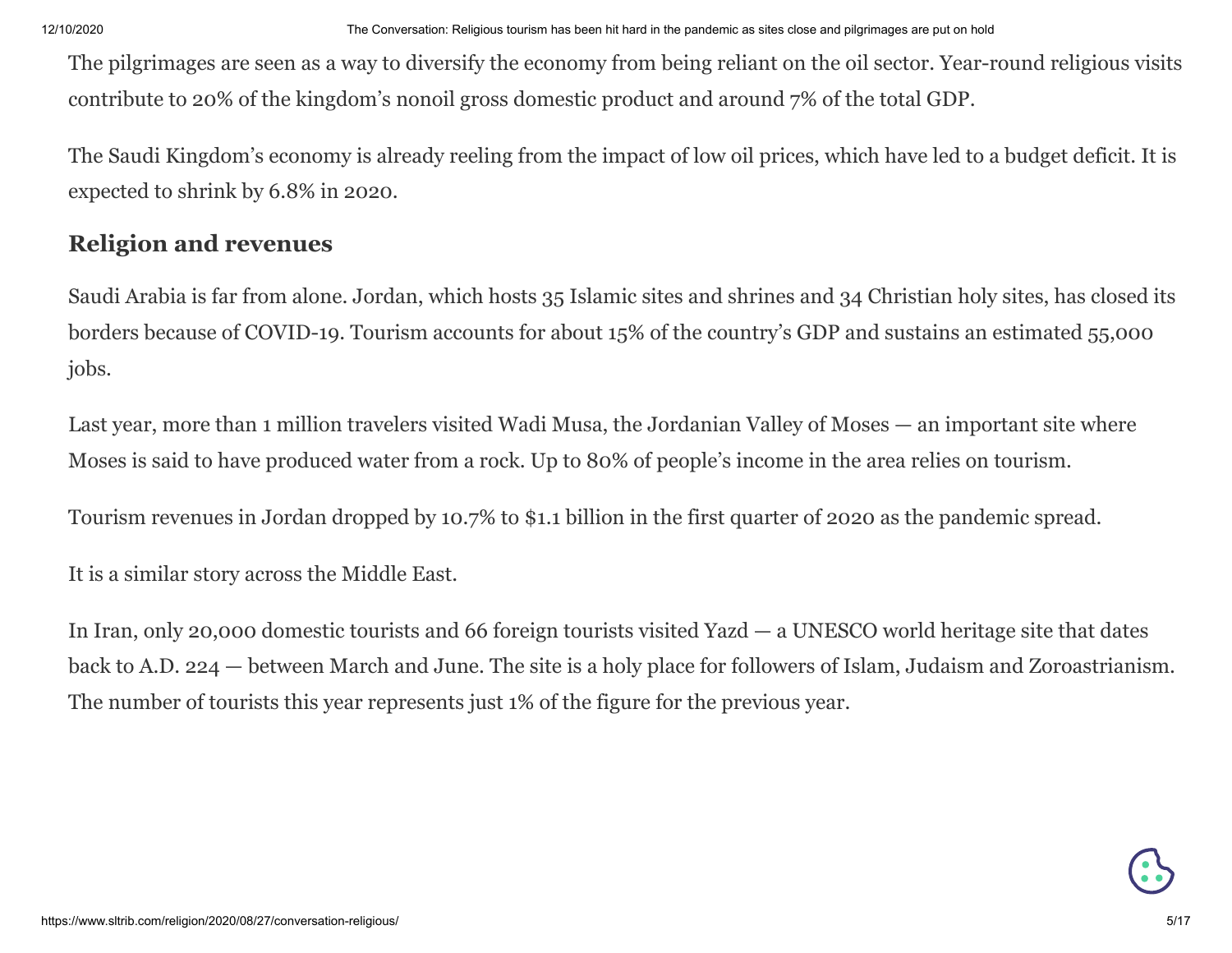[In June, just 5,800 people visited Israel, a religiously import](https://www.googleadservices.com/pagead/aclk?sa=L&ai=CweW-GYbSX8bsBcT8nwSD4JDwCsXOi-1fwfO2sZoMtZAfEAEgheG8SmDJpqeH3KPwEKAB5NygygPIAQngAgCoAwHIAwqqBJQCT9Du4FY5_u37DQdTTtUJearKKpErEDYxH91ZQuVFSAHyOgosoAxUn_fLS1HdH2Mks_vvTHu6CANo03hIdhYgHKjWyWYv9BkUdQjAbU-EPcXx_JynqZNwyxjCm7dcttSexyqK-j7tNhuNBY4a6VLkthunCDL3UD7e4jvCBUcwCnEG0cqRtFDnvfuvFafcx2TAUSnqnMgsmbUyRxaWsJ3CUZFddIUPMyETkTTIoK41F60wvfCKWsukIRqUU_z2AE_mbsnlw9JFvdXOapBWtHm4yz_dtkfLfU-gJkrQDtXITKMbXNyaBDfEweOYUWdKvq6GLTKNyaCxjf096WJ8oOn9DKcelsZ0jpNIxhMr63nno-cDT2iEwATFya-PnQLgBAGgBi6AB4Sj3zWoB9XJG6gH8NkbqAfy2RuoB5SYsQKoB6XfG6gHjs4bqAeT2BuoB7oGqAfulrECqAemvhuoB-zVG6gH89EbqAfs1RuoB5bYG9gHANIIBwiAYRABGB3yCBthZHgtc3Vic3luLTU0NDYwMDk0NjM1NDk5MzSxCXuVVFDKuBqigAoDmAsByAsBgAwBuAwB2BMMiBQB&ae=1&num=1&cid=CAASEuRoqS1t2-exP0xu4V7Sn5LABw&sig=AOD64_0_YjDbf71IJT1-nwTYM-wLngcToQ&client=ca-pub-7165160458962611&nb=9&adurl=https://www.snowflake.com/virtual-hands-on-lab/%3F_bt%3D448716317973%26_bk%3D%26_bm%3D%26_bn%3Dd%26_bg%3D76536341701%26utm_medium%3Dsearch%26utm_source%3Dadwords%26utm_campaign%3DNA%2520-%2520Display%2520-%2520Remarketing%2520-%2520Zero%2520to%2520Snowflake%26utm_adgroup%3DNA%2520-%2520Display%2520-%2520Remarketing%2520-%2520Zero%2520To%2520Snowflake%26utm_term%3D%26utm_region%3Dna%26gclid%3DEAIaIQobChMIht2xtaHE7QIVRP6HCh0DMASuEAEYASAAEgKiQfD_BwE)an[t destination for Christians, Muslims and Jews alike,](https://www.googleadservices.com/pagead/aclk?sa=L&ai=CweW-GYbSX8bsBcT8nwSD4JDwCsXOi-1fwfO2sZoMtZAfEAEgheG8SmDJpqeH3KPwEKAB5NygygPIAQngAgCoAwHIAwqqBJQCT9Du4FY5_u37DQdTTtUJearKKpErEDYxH91ZQuVFSAHyOgosoAxUn_fLS1HdH2Mks_vvTHu6CANo03hIdhYgHKjWyWYv9BkUdQjAbU-EPcXx_JynqZNwyxjCm7dcttSexyqK-j7tNhuNBY4a6VLkthunCDL3UD7e4jvCBUcwCnEG0cqRtFDnvfuvFafcx2TAUSnqnMgsmbUyRxaWsJ3CUZFddIUPMyETkTTIoK41F60wvfCKWsukIRqUU_z2AE_mbsnlw9JFvdXOapBWtHm4yz_dtkfLfU-gJkrQDtXITKMbXNyaBDfEweOYUWdKvq6GLTKNyaCxjf096WJ8oOn9DKcelsZ0jpNIxhMr63nno-cDT2iEwATFya-PnQLgBAGgBi6AB4Sj3zWoB9XJG6gH8NkbqAfy2RuoB5SYsQKoB6XfG6gHjs4bqAeT2BuoB7oGqAfulrECqAemvhuoB-zVG6gH89EbqAfs1RuoB5bYG9gHANIIBwiAYRABGB3yCBthZHgtc3Vic3luLTU0NDYwMDk0NjM1NDk5MzSxCXuVVFDKuBqigAoDmAsByAsBgAwBuAwB2BMMiBQB&ae=1&num=1&cid=CAASEuRoqS1t2-exP0xu4V7Sn5LABw&sig=AOD64_0_YjDbf71IJT1-nwTYM-wLngcToQ&client=ca-pub-7165160458962611&nb=7&adurl=https://www.snowflake.com/virtual-hands-on-lab/%3F_bt%3D448716317973%26_bk%3D%26_bm%3D%26_bn%3Dd%26_bg%3D76536341701%26utm_medium%3Dsearch%26utm_source%3Dadwords%26utm_campaign%3DNA%2520-%2520Display%2520-%2520Remarketing%2520-%2520Zero%2520to%2520Snowflake%26utm_adgroup%3DNA%2520-%2520Display%2520-%2520Remarketing%2520-%2520Zero%2520To%2520Snowflake%26utm_term%3D%26utm_region%3Dna%26gclid%3DEAIaIQobChMIht2xtaHE7QIVRP6HCh0DMASuEAEYASAAEgKiQfD_BwE) compared to 365,000 for the same month in 2019. It is expected that the pandemic will result in \$1.16 billion in damage to the country's tourism industry, according to the Israel Hotel Association.

For some prominent individual sites of pilgrimage, the loss of revenue has been devastating — and it is an experience shared across the globe.

Our Lady of Lourdes Catholic Church in France usually welcomes up to 5 million visitors every year. But in order to curtail the spread in France, the shrine closed, offering only virtual pilgrimages. It has reportedly resulted in a deficit of \$9.06 million for the sanctuary.

Many places of pilgrimage support a whole industry in travel, transport and accommodation, and all that has taken a hit.

For the entire travel industry, this unprecedented crisis has resulted in a \$2.7 trillion drop in revenue and job losses in excess of 100 million in 2020. The U.N. World Tourism Organization estimates that for the year, international arrivals will be down by between 850 million to 1.1 billion, depending on when borders fully reopen.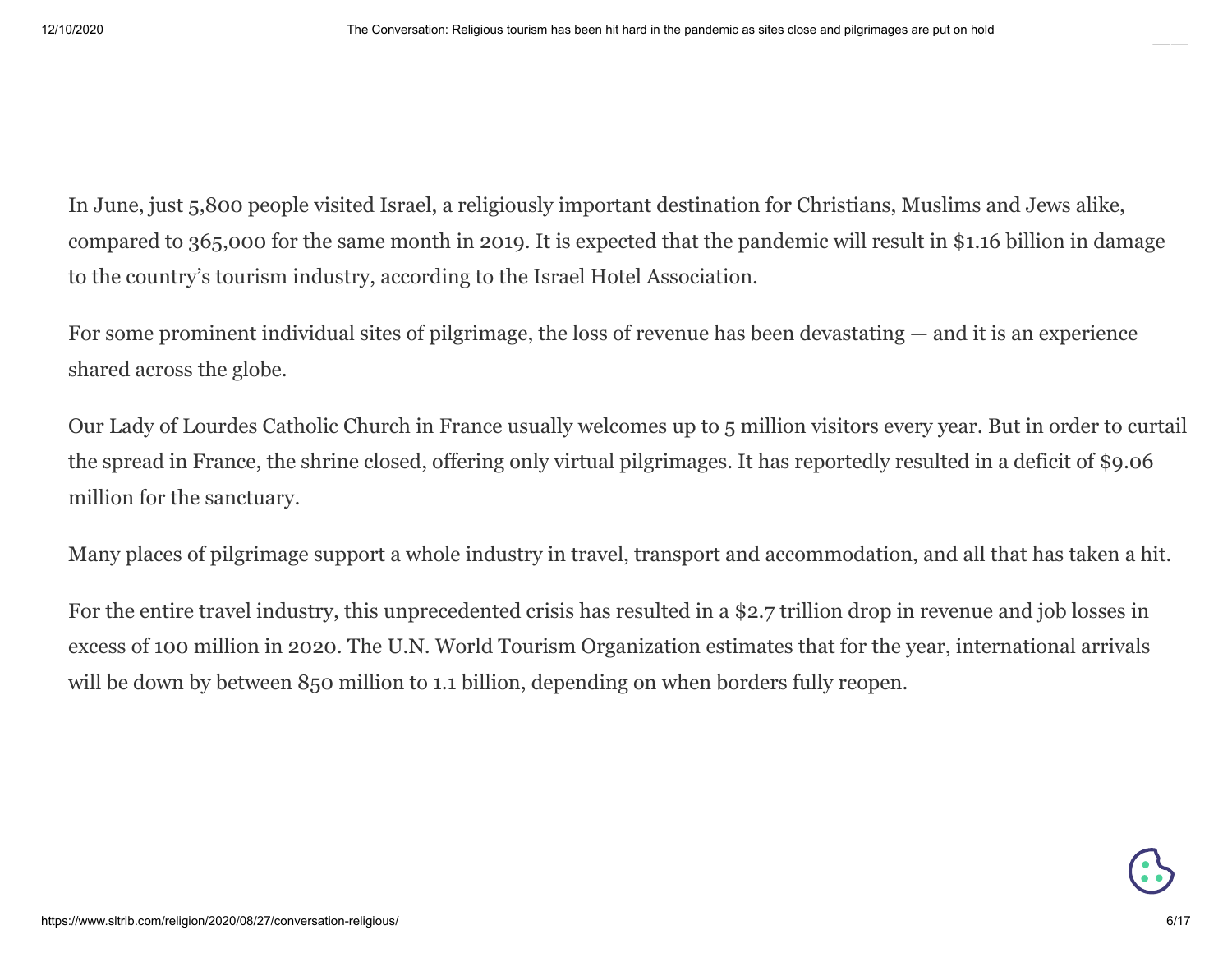## **Spiritual well-being**

It isn't just about the financial hit. Uncertainty and anxiety related to COVID-19 also affect people's psychological and mental health. Many people indulge in religious tourism for reasons of spiritual comfort or to pray for forgiveness or salvation.

For others it is a way to demonstrate their devotion to a faith. In some religions, there is a belief that all individuals who are healthy and financially able should undertake a journey to their respective holy sites at least once in their lifetime. This is true, for example, for Muslims and participation in the hajj.

As such, people may have put away savings their entire life and planned for years for such a trip. Having to abandon these plans due to travel restrictions or the closure of religious sites can be particularly distressing.

Government subsidies and relief packages, along with the implementation of comprehensive safety and recovery measures, can help revive customer trust and lead to increased travel.

But as scholars of the travel industry, we do believe that due to the ongoing travel restrictions and a slump in confidence in travel amid the pandemic, countries with a heavy reliance on tourism will likely continue to face challenges. And the uncertainty and possibility of newer waves of virus may further dent the tourism industry, including religious travel.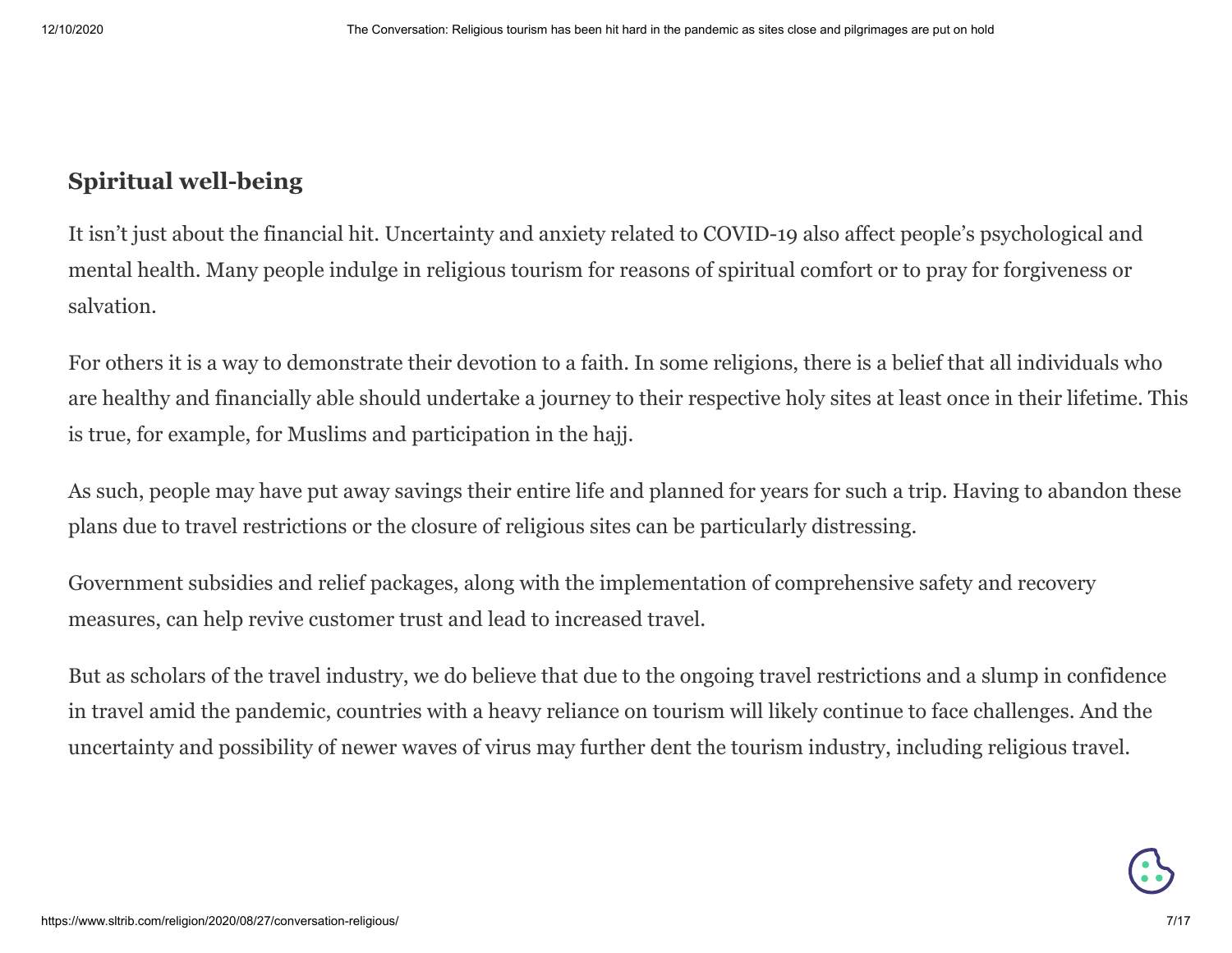*The Conversation is an independent and nonprofit source of news, analysis and commentary from academic experts. The Conversation is wholly responsible for the content.*

By Faizan Ali and Cihan Cobanoglu | University of South Florida

**Donate to the [newsroom](https://www.sltrib.com/donate) now.** The Salt Lake Tribune, Inc. is a 501(c)(3) public charity and contributions are tax deductible

 $\blacksquare$  [COMMENTS:](https://www.sltrib.com/religion/2020/08/27/conversation-religious/comments/#twt-comments) (4)



⋒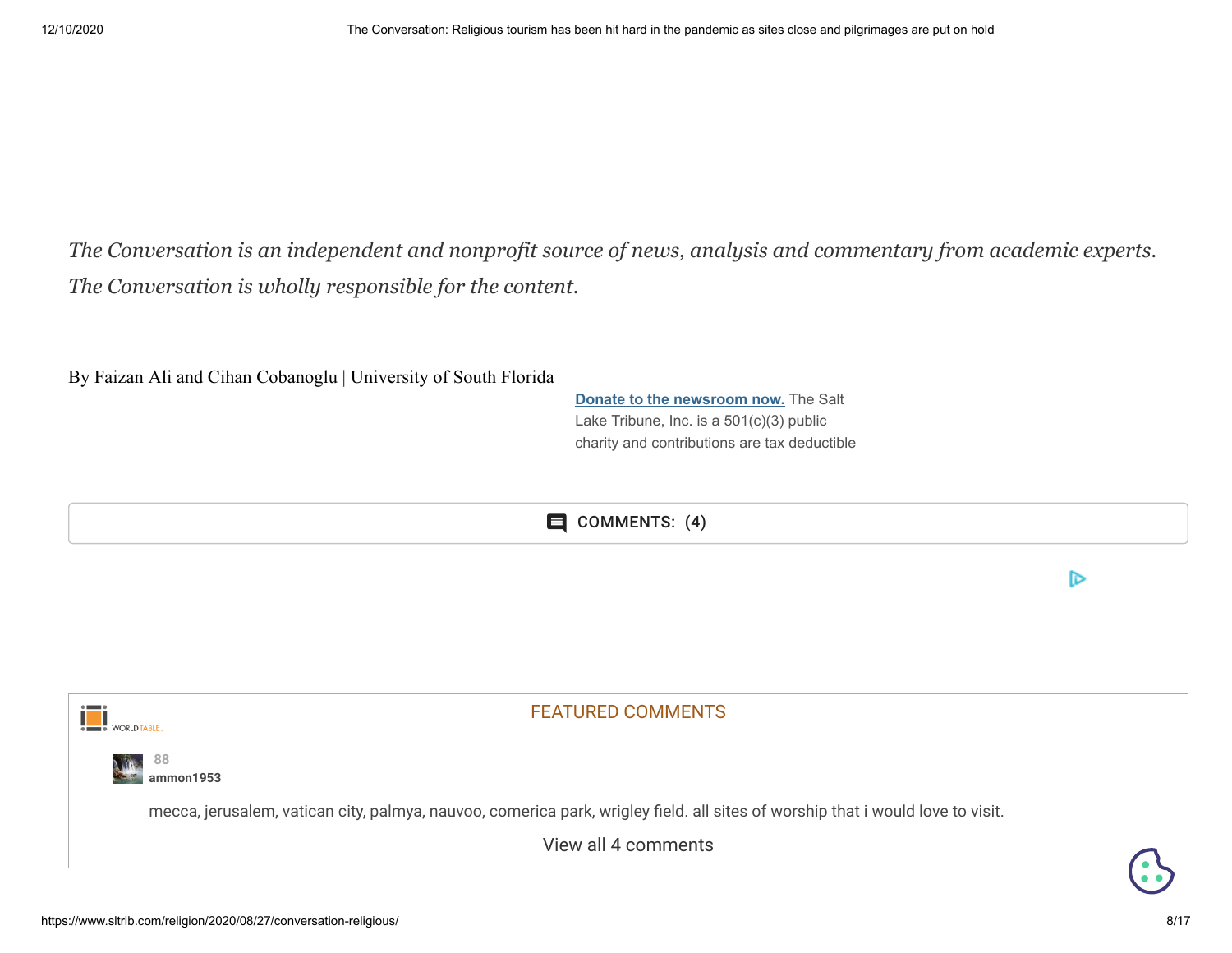## **RELATED STORIES**

RELIGION

[The Conversation: Freedom of religion doesn't mean freedom from mask mandates](https://www.sltrib.com/religion/2020/08/12/conversation-freedom/)

#### RELIGION

[The Conversation: Islam's anti-racist message from the seventh century still resonates today](https://www.sltrib.com/religion/2020/07/06/conversation-islams-anti/)

#### RELIGION

[The Conversation: Black religious leaders are front and center in protests — as they have been for hundreds of years](https://www.sltrib.com/religion/2020/06/18/conversation-black/)

#### RELIGION

[The Conversation: Trump's use of religion follows playbook of other authoritarian-leaning leaders](https://www.sltrib.com/religion/2020/06/08/conversation-trumps-use/)

#### RELIGION

[The Conversation: When religion sided with science — medieval lessons for surviving COVID-19](https://www.sltrib.com/religion/2020/05/18/conversation-when/)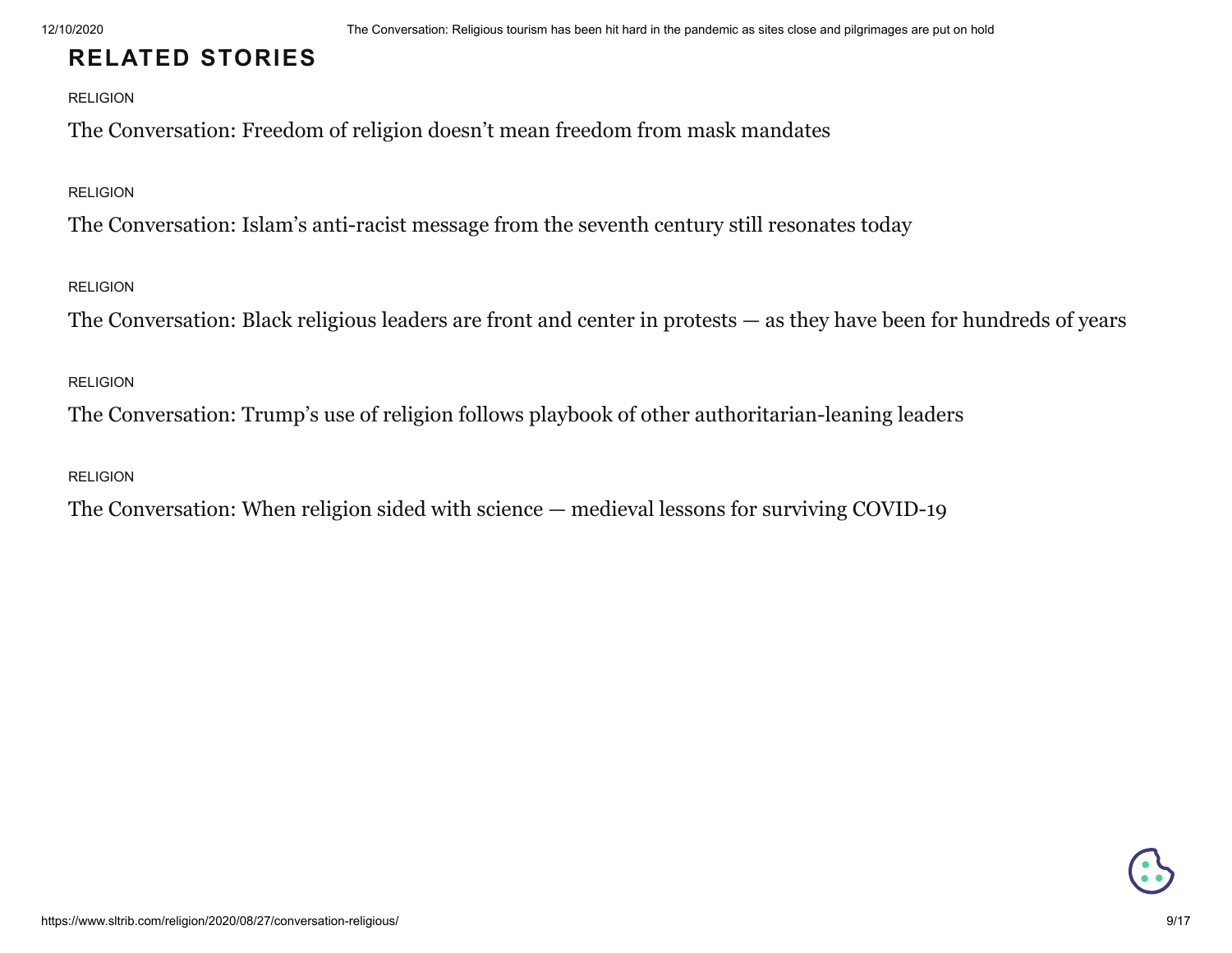## **RECOMMENDED**

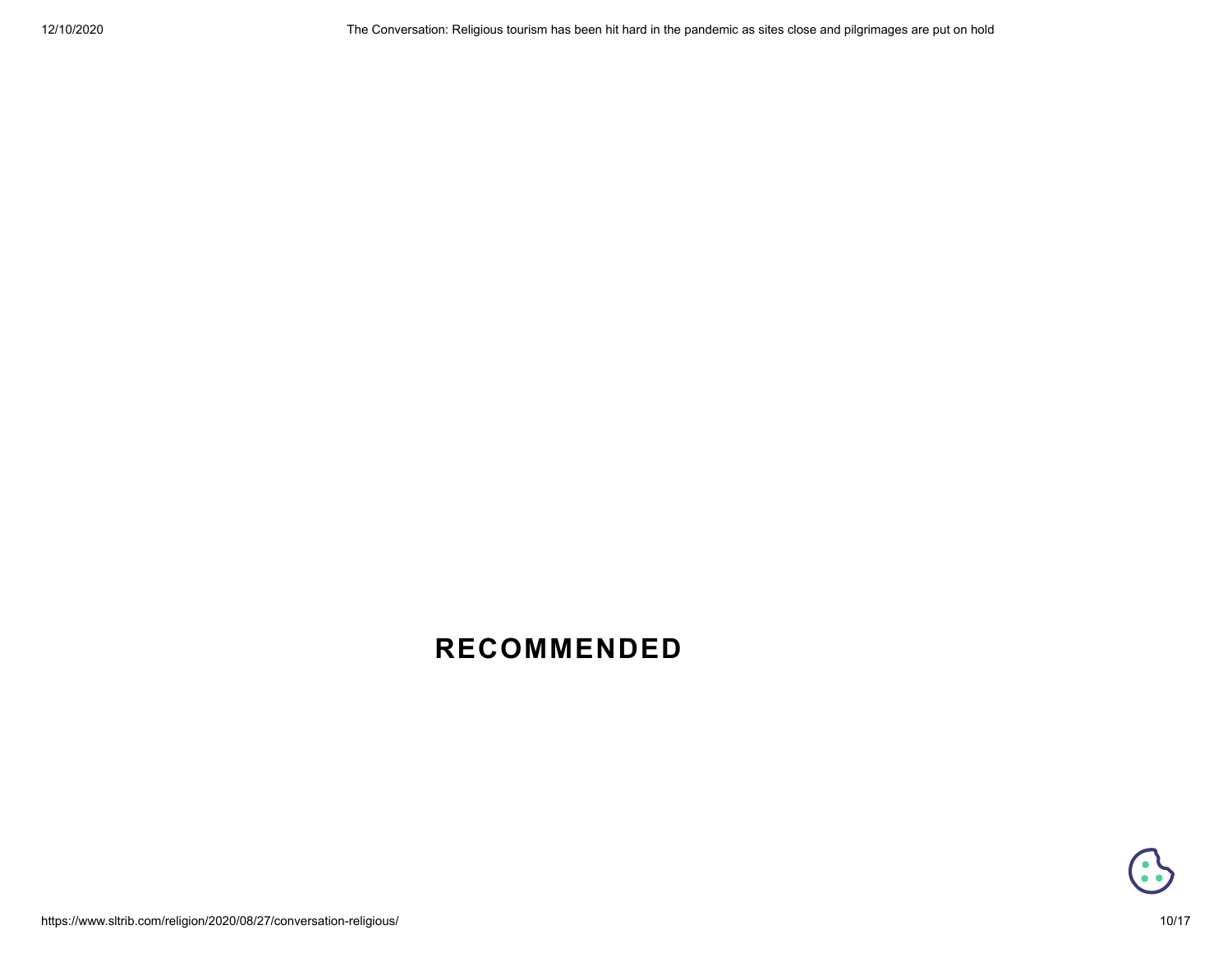## **Letter: Ski resort parking [problems](https://sltrib.com//opinion/letters/2020/12/04/letter-ski-resort-parking/)**

**Utah dog and [his human](https://sltrib.com/artsliving/2020/12/08/utah-dog-his-human-win/) win \$500,000 on Amazon Prime's 'The Pack'**

**Violent crime and [property](https://sltrib.com/news/politics/2020/12/10/violent-crime-property/) crime surge in Salt Lake City, up more than 20% in 2020**

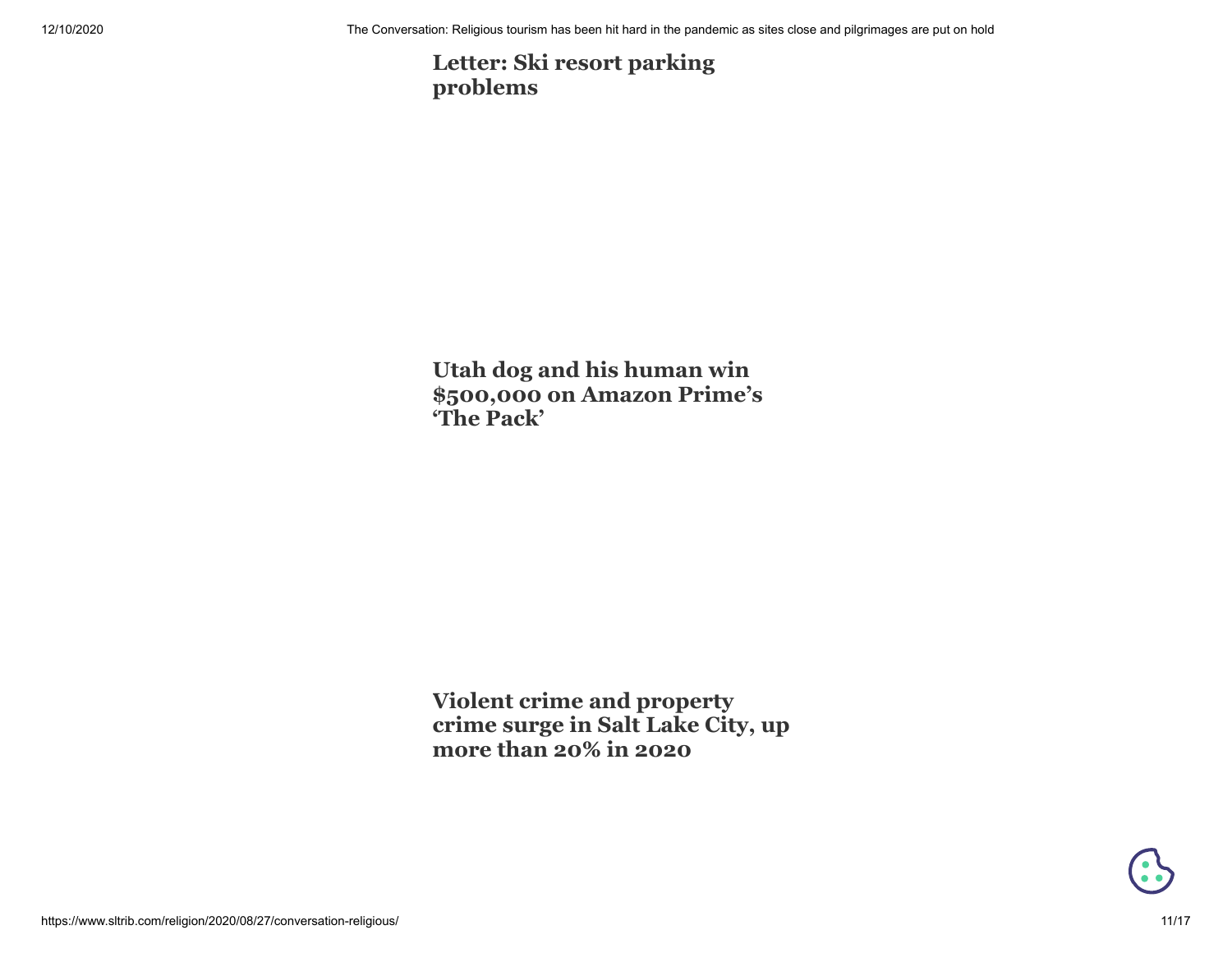## **FROM THE WEB [Recommended by](https://www.outbrain.com/what-is/default/en)**

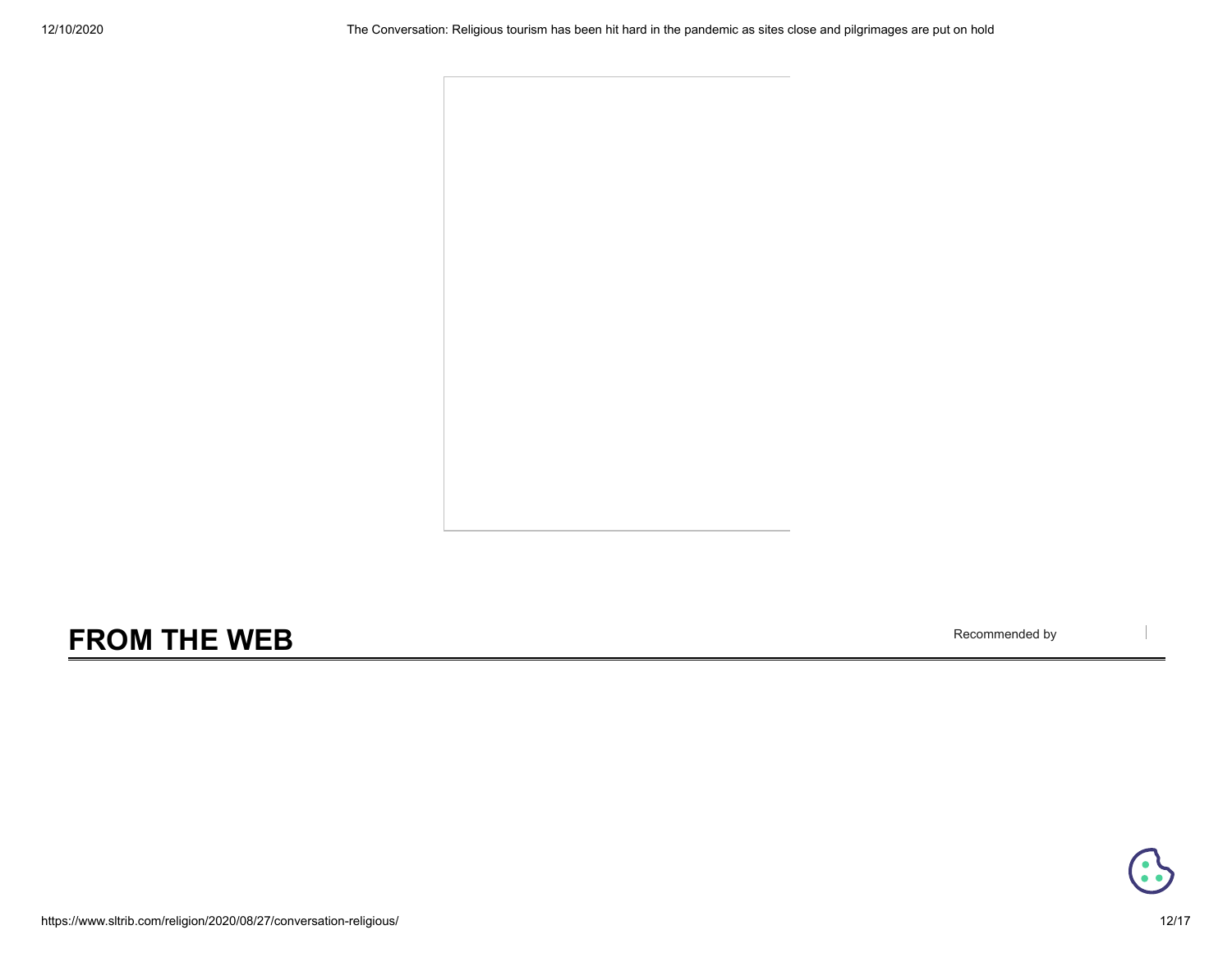**Canceled TV Shows [Announced: The Full List.](https://za.investing.com/magazine/renewed-or-canceled-the-status-of-every-tv-show-for-2020/?utm_source=Outbrain&utm_medium=cpm&utm_campaign=003abe96c8e276c8baa602aa07a08a2c06&utm_content=Canceled+TV+Shows+Announced%3A+The+Full+List.&utm_term=$publisher_name$_$section_name$&origin=outbrain&outbrain_params[ad_id]=002788422d556f553e160b2e12c0ddd577&outbrain_params[doc_title]=Renewed+or+Canceled%3A+The+Status+and+Budget+of+Every+TV+Show+for+2020&outbrain_params[doc_author]=Audrey+Kyanova&outbrain_params[doc_id]=00a68e34d461d32e11524b89d3cfa1e03c&outbrain_params[ad_title]=Canceled+TV+Shows+Announced%3A+The+Full+List.&outbrain_params[publish_date]=20200221&outbrain_params[req_id]=$req_id$&outbrain_params[source_id]=$source_id$&outbrain_params[promoted_link_id]=002788422d556f553e160b2e12c0ddd577&outbrain_params[time_stamp]=$time_stamp$&outbrain_params[campaign_id]=003abe96c8e276c8baa602aa07a08a2c06&outbrain_params[uuid]=$uuid$&outbrain_params[section_id]=$section_id$&outbrain_params[section_name]=$section_name$&outbrain_params[publisher_id]=$publisher_id$&outbrain_params[publisher_name]=$publisher_name$&outbrain_params[ob_click_id]=$ob_click_id$&outbrain_params[android_id]=$android_id$&outbrain_params[idfa]=$idfa$&outbrain_params[cpc]=$cpc$&obOrigUrl=true)** Investing.com | Sponsored

**[6 Outrageous Credit Cards](https://www.nerdwallet.com/ur/?utm_content=835467&nw_campaign_id=150491233013376400&utm_medium=ntv&utm_source=ob&utm_campaign=cc_mktg_paid_092820_rew_demohhi_perf_d_ob&utm_term=$publisher_id$&mktg_place=$section_id$&outbrainClickId=$ob_click_id$&obOrigUrl=true) If You Have Good Credit** NerdWallet | Sponsored

**How To Entirely Empty [Your Bowels Each Morning](https://track.roinattrack.com/e49a3a19-1845-4db2-ac3d-ce99fa9e032c?ADID=00002e5e645149f5aae815d1ce1715eca1&Title=How+To+Entirely+Empty+Your+Bowels+Each+Morning+%281+Min+Routine%29§name=$section_name$&Camp=000b18b781d9d2df29a07142e14e461950§id=$section_id$&pubid=$publisher_id$&pubname=$publisher_name$&obclickId={click.id}&ob_click_id=$ob_click_id$&obOrigUrl=true) (1 Min Routine)** Your Gut Reboot | Sponsored

**[Presidents Ranked By Their](http://maternityweek.com/anthropology-and-history/american-presidents-in-order-of-iqs/?l=a&utm_medium=CPC&utm_content=Presidents+Ranked+By+Their+IQs&utm_source=Outbrain-AdRizer&utm_campaign=308783&utm_term=$publisher_name$_-_$section_name$_-_$publisher_id$_-_$section_id$&obOrigUrl=true) IQs** Maternity Week | Sponsored

**[\[Pics\] Pole Vaulter Allison](https://newarena.com/sports/one-photo-almost-derailed-this-pole-vaulters-promising-career/?amxr=outbrain&utm_campaign=ob_zs_astokke_clicks_dt_CTA&utm_source=ob_ae&utm_term=$section_id$&utm_content=$section_name$&obOrigUrl=true) Stokke Years After The Photo That Made Her** New Arena | Sponsored

**[\[Quiz\] What american](https://r1-usc1.zemanta.com/rp2/b1_outbrainrtb/3542756/28284560/7LQZ5HM7F4GKADCP7S65K45UEVWE6HBMRYYLYMLOZGFLSOUGZFEZLZHG6BH4BFB35DV45BCVRMKHC47TZTINNRBWEFFIEIXWJDIJCZGCUUJBU2RUOFPUOPXMKL72UPKYKGKREZ5KN4GCVQCE3JPXKMWKZTUCDS5CMF6QGSRW2WL3HIEYUPKIVVN6BMQLTXG3L5BPGEPDPDDSHUVBNMXTZFFAHVBFAIXCS2UOVDHXAIKR6KC4P7XDWP6J6BFVVJGYQYN27LRL4D5TDM5RIL7G2AYHEPGSYGBIU7FTR6NLXSHNOW6BZOF5VB7Z2UA7VMUOGU7QWCIN5F2CDPDVFJNUIIOIG4KNN7IJOB2YHOCRDRE7W3FX62SVYIME2KT3FY2HHS7QB2LTXXQHBQM4JNY3ET3JXWUGPTUHBM543JDNY34MNGDYGB4IJX6BQH2WQLJQD6L6VCGLJY242FPNOWN2ZVYHPDJCRVPDDHVGWEZ5JDILV4K5ZNC5G5OESKLS2AAQP5QOF4QBYKFUDNK6PCXZB6BETJEPOVYTBGL7CDO5KNMBM4LBHSF3LYNUTYKQH6VYB7QFXCCH6FII6RFIMV73TTLH5WYXZJARMV3IMMCMPV2ZJTJRYOS7L2MTDWOVG2FE6JZWDNFD7XOAD6IYS4AACGZ74GEVTLJMRG7XXNRLJFBR3NX33KTSTGZNMQSZ7W4H/?obOrigUrl=true) accent do you have?** WorldLifeStyle | Sponsored

**[Red Carpet Mishaps That](https://r1-usc1.zemanta.com/rp2/b1_outbrainrtb/4347802/32027755/MXUGZ6WSVPPME6LBPBVCUAI7XV45I3W7OA57RZQKZRITYILDZPFAPIM6ECAJV6H2XNQU4CM7YDN73E3E4UFPFZNR6L5D4PHH4HM23SHZ4IFG3L2Q3BVBG7ONP66QZR4GRRGFX2ECJI5SF5IALNR5KAEYMSJGP6DBUCXIEP6L555WS6GUVJPTLQNWIUAN6GFABHIPUVN3VJP3KWDW5DGV4XOOHAJ3TOU47W3EYSENFEA467BHBDFLWNRKLD7ZPLXVAGBRYT6ZD5TMR45K7FWVIK3XIPH3NH2KTHMBED4B5NYZ6FUVZ6OHM4JOW5VXV2RPCHBZYDHL62LTDIDV4FFS2TYMQGVBUDCYKYZJ5ARPA2V3BHW3GF6KCEWYPS7N73CUHCT6RI33TLDX75PHYSNKX6NOTXH5KRTF5GXVLS4XSO4X4GIKIQ76EI3CYZCXL43R7PF6AO7MLYC7UY4M344MTEDVFMBSPH4SKWOKUA26524ZPOU23JPUARE3CQ65XJLWOF6KVWGKTWFWEI67KLUL3ZIPTIIBZ6XYQQEDIJJFWBEYUOQ2OFJHAJUXGSIXSM7SE4R3W3D76QTXC7OD5XU4KOYRZGCNPTLT77TWAINHY4GOG7UYE3ZTOWN4A22HVTSIWIDR4T6REVMAR2GCOMJDZQMVDON4WZPZOPOQIP2RIQUHVDVTFBTISSID5AR5XC7NL4BFDBXR2NN7X2FUZUZJARQCGB6LITJO7MWT4MT6KZ746R6JH7UVZD4L3SOR74K6/?obOrigUrl=true) They Tried to Cover Up** DailyStuff | Sponsored

**[Photos] 29 Times People Should Have Really [Checked the Background](http://www.historychronicle.com/view/laughable-photo-bombs/?src=outbrain&utm_source=outbrain&utm_medium=$section_id$&utm_campaign=004ef27f8a0185de3eff65eea5d917b3ae&utm_key=160&utm_content=000f76471ba500fd0a6c878c07e296a73e&utm_term=HC_D_US_laughable-photo-bombs_hagai_w_165184185&guid=$ob_click_id$&obOrigUrl=true)** History Chronicle | Sponsored

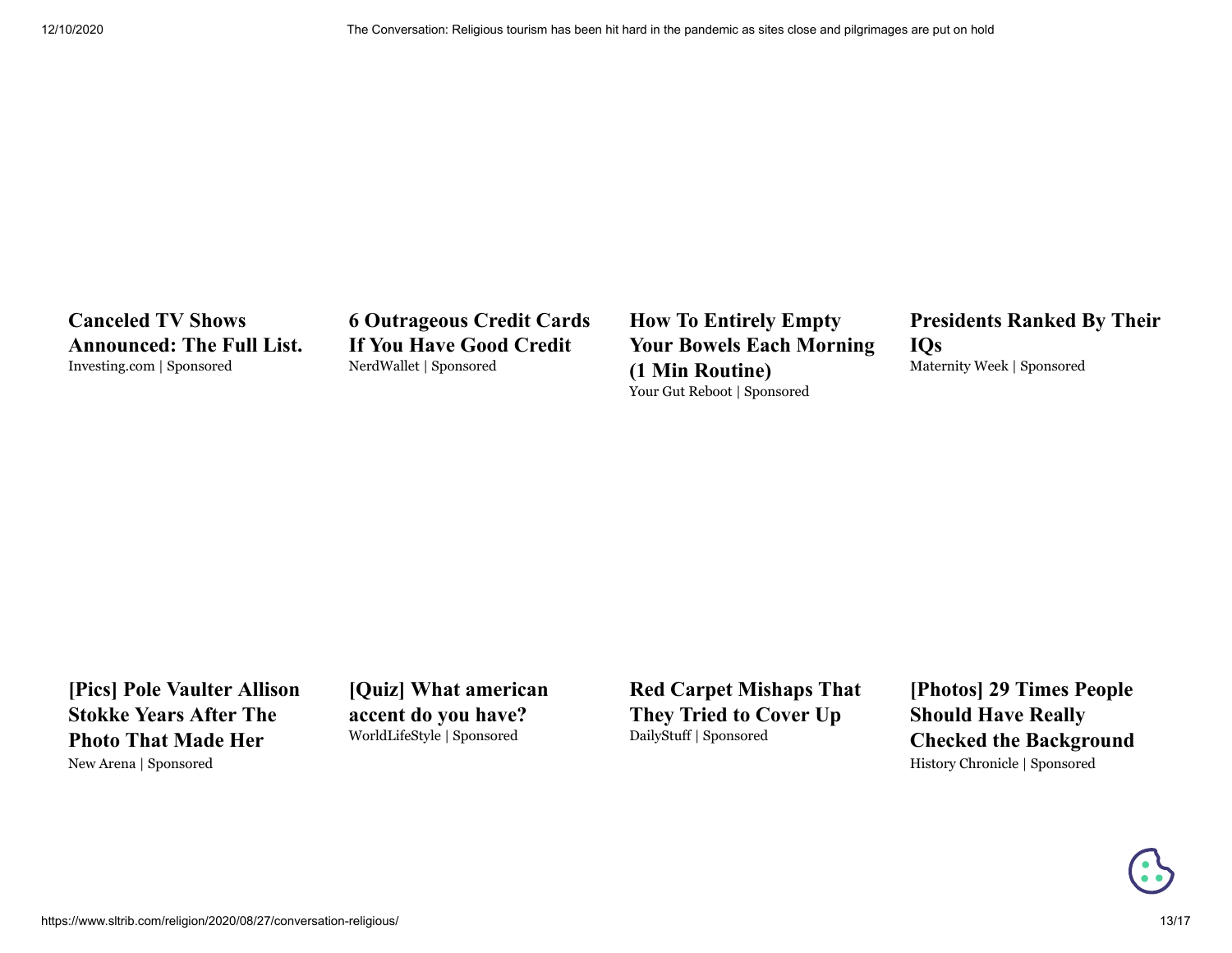#### **[Born Into Billions: Meet America's Richest Heirs](https://za.investing.com/magazine/top-25-richest-heirs-heiresses-in-america/?utm_source=Outbrain&utm_medium=cpm&utm_campaign=00eec70c7e2c49885e620572126273de35&utm_content=Born+Into+Billions%3A+Meet+America%27s+Richest+Heirs&utm_term=$publisher_name$_$section_name$&origin=outbrain&outbrain_params[ad_id]=005af27702ae3c07163f459f56a677ebdb&outbrain_params[doc_title]=Top+25+Richest+Heirs+%26+Heiresses+in+America&outbrain_params[doc_author]=Audrey+Kyanova&outbrain_params[doc_id]=00a7ab738294382c15a93754dbf1d845b5&outbrain_params[ad_title]=Born+Into+Billions%3A+Meet+America%27s+Richest+Heirs&outbrain_params[publish_date]=20190501&outbrain_params[req_id]=$req_id$&outbrain_params[source_id]=$source_id$&outbrain_params[promoted_link_id]=005af27702ae3c07163f459f56a677ebdb&outbrain_params[time_stamp]=$time_stamp$&outbrain_params[campaign_id]=00eec70c7e2c49885e620572126273de35&outbrain_params[uuid]=$uuid$&outbrain_params[section_id]=$section_id$&outbrain_params[section_name]=$section_name$&outbrain_params[publisher_id]=$publisher_id$&outbrain_params[publisher_name]=$publisher_name$&outbrain_params[ob_click_id]=$ob_click_id$&outbrain_params[android_id]=$android_id$&outbrain_params[idfa]=$idfa$&outbrain_params[cpc]=$cpc$&obOrigUrl=true)** Investing.com | Sponsored

**[Seniors Under 86 Years Of Age Get Up To \\$50000 In Life](https://prod-use.perf-serving.com/click/S4kCB-PHDY23GQ7I8lU90EFac4BP4tvbpnmFNoZtXBW9qs3adt8MpwMzdhsS80keUDPMgnqXowpSsuQqr6dnaGLk-A3kPlmomU8ge8kZVw9fdgR804wK3t2tNsKeJZBKboKOXvHIrlFUJBq58um1wOgYMo2KUdag6eoNm6aWf8YpHUXjBvyS0muR3s5_cTeq-3YsZ18UQ2LcRthzfrM0obK3Olj5qOxersMq7af68EqRvT5n8HiFKY1BKmlIN8NX10QRiQXq5mnRzZKt2uiIN5RCGZ-phHuA6fk_cSstcgMuZdni4yuxjJiMSrCkm5caLbgyPEDJxFR1L0FRoxNS0W-LpGpz3sSDP0kbmuJCXMnIoNv0xmQ5SEgT37ZYljyTQWIcp4PjzdFKBt575CNxVJ2YY_JCN4zmwA1JK2cPXSNQJdnVUwo7jByu0VCi-_33swGL0ocVip_504fn16DM-hM1N5vW24ieGJJJra7rbV7mpqI55OGyd62vzs6e5Kel6S4-h-QqAV8J4muOf5Rz6Pp51I-kSsgCoxyjxGdVX9jH58hVAa41mMQPtSZeh5hXzsbruwqbV56d5-wLOm2BwvRC_lhSruwgrfXzO9onYh2lqFL1fTv0vJc80u1mZ6qzsrIyVNjLPgTkMP3lSDvC5hfR58lmWjxNFAlVraurEcBLFP04jI3R5r8Is78_N-gOuQUgITQ7kjhB1Z7V5LVhb5ZqM1um5R4qqqcDLpvP9fPqIYmERqta61YPlKOo0N3Q3NhbFxAfcTgDQhReRdoMQG61NVDUlf91GZk4UwHagpUTsuMD4sk2gmAhnku162iR7ujjuMYtWFf41tnsqHeWSEb_6kRDPc9xHtLtL1wpcsXKJuuu3xhd-lDnuxLI3wLgqXGF8ZnchZAsMqyYqr6bQ_9ik5bSfrZGFrNDTIWPm9JA4NsMk_a0bJ4aSknn3dTo3oQTUwp53MR4onQS6AnrQbUTbLPZrM_jI98626Vz6OJx_uEF7eVOZaj-iz-vP1IoFNnY4-4Vm1NkTunTLW8kX9ZMstKCoPY0BSgLhu7PY18CWwPtl3WFSXq2MS4EAx22MAkdycfjlEzm8-AZ6vnl_wanLrZGKXJwdeDlOVHCOKEkYBwpBudJtWiVKTqLzEFIdpiV5SdjAHUozNFrzvvBbpPlg5ouv9b2MiiqqK1u_br1ru0uFBF9Vv7_1hzmNlwuNH88vA9VH0TkvbIE-2qwuNEKKD9A7CXHpBj_Y1HH3YztP-Zj29Mf9NrXOS7rTC1CmQ2iOcvu-E5wKJv3SrrK474chu6mtNWIjOv3SEFHlsAhooYi-GaaMgm1QHVwHQL_SnyokrJysjOmAabh4P57cJgkdepa///?obOrigUrl=true) Ins for \$15/Mth** National Family Assurance | Sponsored



*sponsored by* **Doggykingdom** NO PULL Harness for Christmas

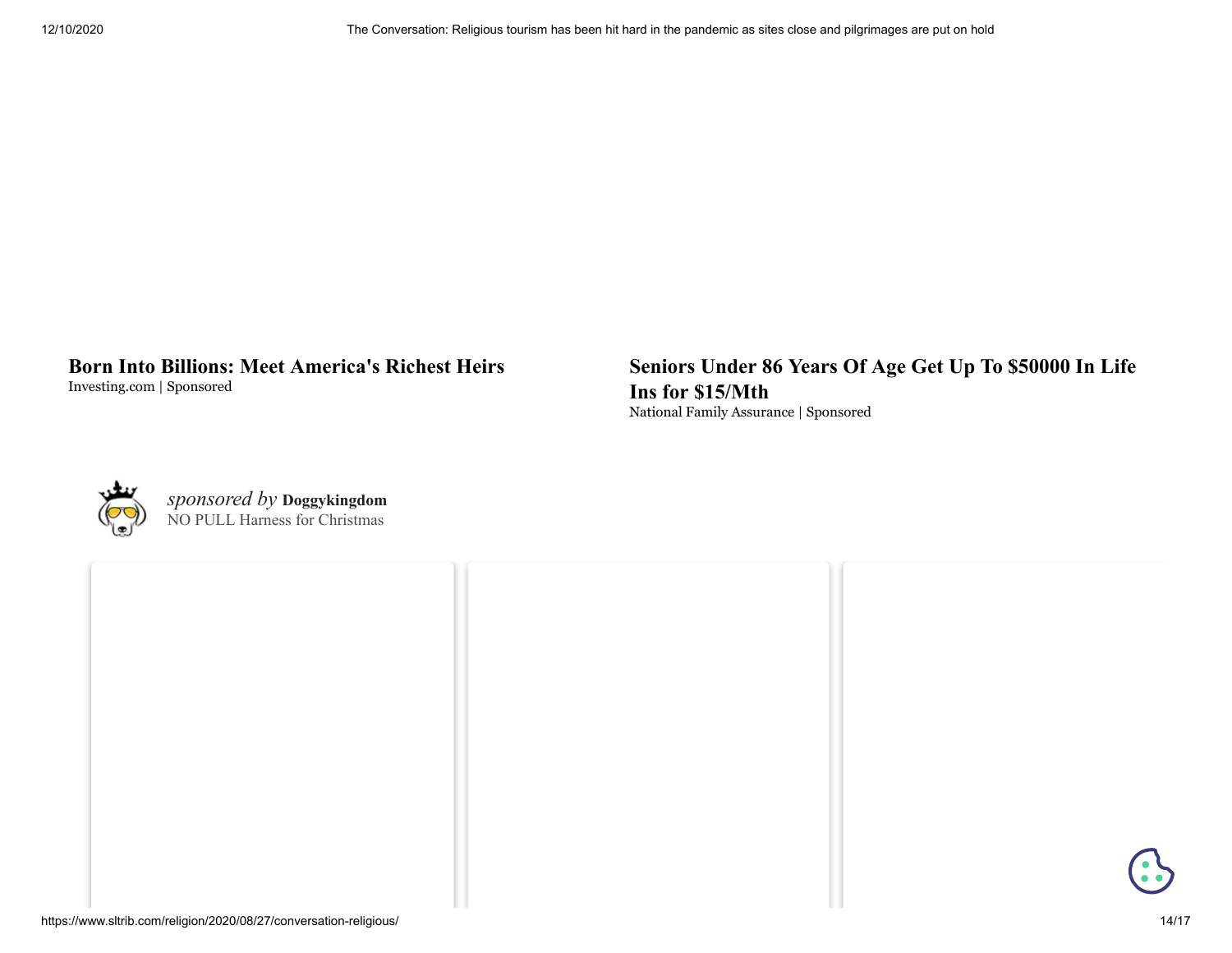



## **THE LATEST**

[Utah State basketball game against Weber State canceled due to COVID-19](https://www.sltrib.com/sports/utah-state-sports/2020/12/10/utah-state-basketball/) cases within Aggies

[How Utah's Top Workplaces are determined](https://www.sltrib.com/news/2020/12/10/how-utahs-top-workplaces/)

[Utah's new unemployment claims jump 35% as winter nears and COVID-19](https://www.sltrib.com/news/2020/12/10/utahs-new-unemployment/) worsens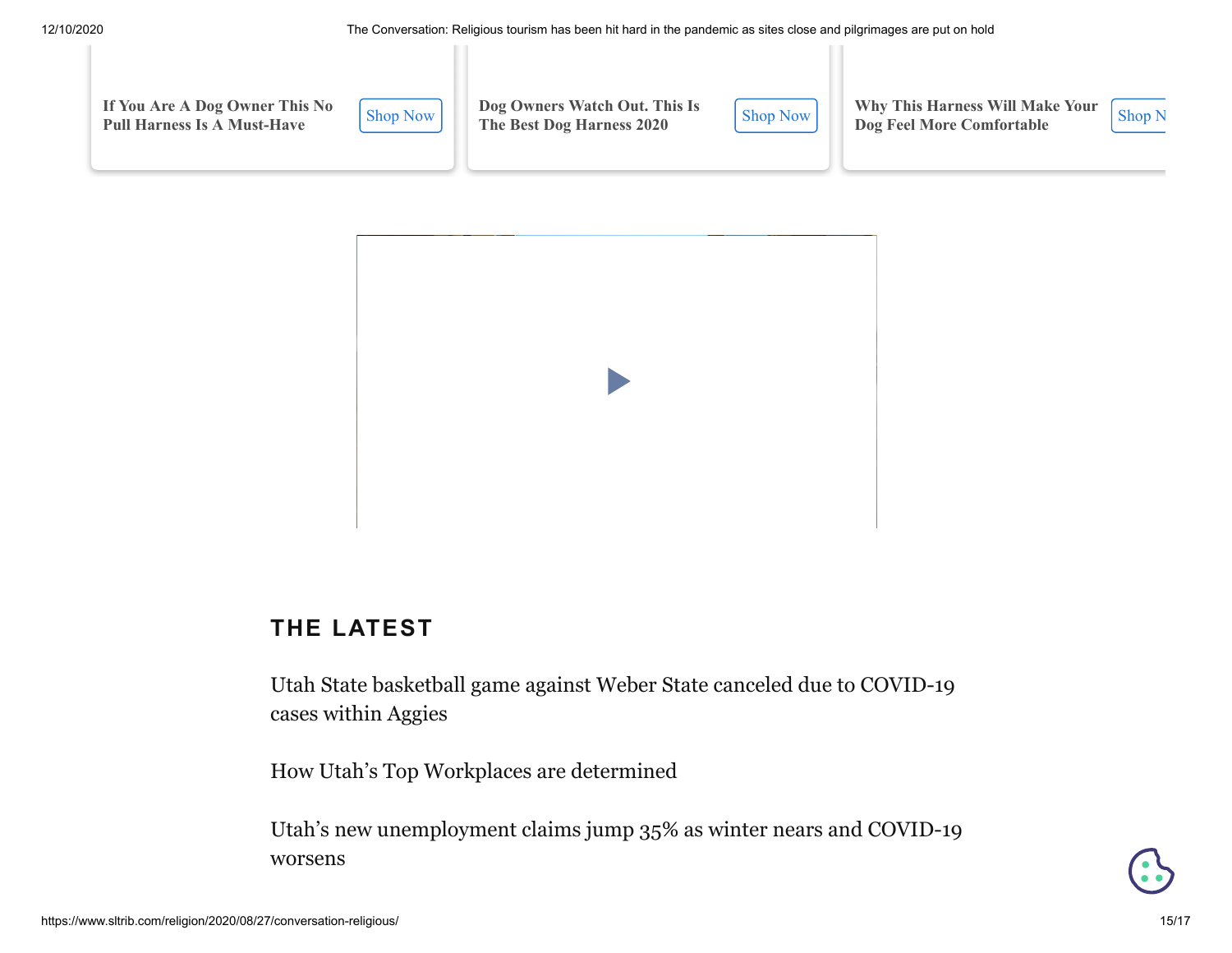12/10/2020 The Conversation: Religious tourism has been hit hard in the pandemic as sites close and pilgrimages are put on hold

[Here are the sobering stats as Utah surpasses 1,000 COVID-19 deaths](https://www.sltrib.com/news/2020/12/10/here-are-sobering-stats/)

[RSL greats Nick Rimando, Kyle Beckerman named to MLS list of 25](https://www.sltrib.com/sports/rsl/2020/12/10/nick-rimando-kyle/) greatest players

[Where to dine in a tent, igloo or greenhouse in Utah; a new distillery opens;](https://www.sltrib.com/artsliving/food/2020/12/10/where-dine-tent-igloo-or/) and Super Chix adds more stores

| <b>CONNECT</b> | S        |
|----------------|----------|
| Facebook       | Subscrib |
| Twitter        | Em       |
| Instagram      |          |
| YouTube        |          |
| <b>RSS</b>     | C        |
|                |          |

#### **SUBSCRIBE**

e to [Digital and](https://www.sltrib.com/subscribe) Print ail Newsletters [Podcasts](https://www.sltrib.com/podcasts) [Store](https://store.sltrib.com/) [Story](https://www.sltrib.com/tips) Tip Line [Archives](https://archive.sltrib.com/) Help and [Contact](https://www.sltrib.com/contact-us) Info

### TERMS OF SERVICE

[Privacy](https://www.sltrib.com/privacy-policy) Policy [California](https://www.sltrib.com/privacy-policy/#california) Privacy [Editorial Policies](https://www.sltrib.com/policies-and-ethics) and Ethics [Advertise](https://www.sltrib.com/advertise-with-us) with Us [Legal Notices](https://www.sltrib.com/legal-notices)



ABOUT US

History and [Mission](https://www.sltrib.com/about-us/#our-history) Our [Nonprofit](https://www.sltrib.com/about-us/#nonprofit) Model Board and [Advisers](https://www.sltrib.com/board-and-advisers) [Officers](https://www.sltrib.com/staff) and Staff

[Donors](https://www.sltrib.com/reports) and Tax Filing

News Literacy [Resources](https://www.sltrib.com/educators)

**[Donate](https://www.sltrib.com/donate)**